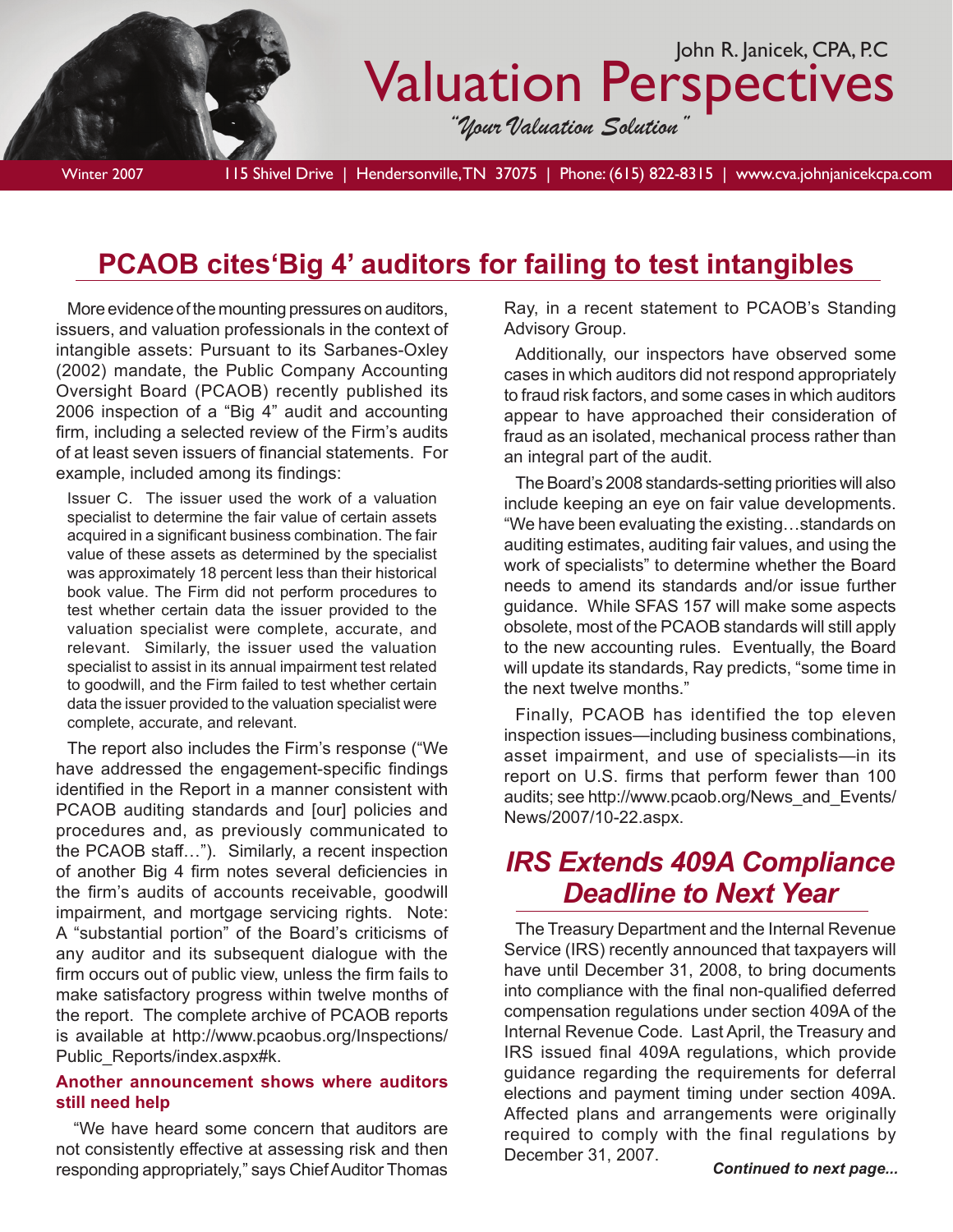IRS Notice 2007-78 extends the document compliance deadline for one year and provides additional limited transition relief. Importantly, the Notice does not postpone the effective date of the final regulations, which were already extended once, from January 1, 2007, to January 1, 2008). The Treasury and the IRS anticipate issuing further guidance "containing a limited voluntary compliance program that will permit taxpayers to correct certain unintentional operational violations of § 409A and thereby limit the amount of additional taxes due under § 409A," although the Notice does not indicate when to expect the additional guidance. A copy of the Notice is posted at www.irs.gov/pub/irs-drop/n-07-78.pdf.

### **Case Demonstrates How Courts Can Be Sticklers for Disclosure Deadlines**

Estate of Perry, 2007 Tex. App. LEXIS 6465 (August 15, 2007)

The bulk of this probate case focuses on competing claims for the estate of Oma Bell Perry, who died in 2003 at the age of ninety, leaving her 7,000-acre Texas ranch to a home for needy children. Perry also carved out a portion to the Rangels, an aging couple who'd lived on the ranch and served as her longtime caretaker and housekeeper.

After lengthy litigation and a jury trial against the youth school and other parties for denying them the benefits of Perry's gifts, the Rangels appealed several issues, including the trial court's exclusion of the Rangels' expert appraisal witness. A stipulated case management order established a specific date (April 12, 2005) for disclosure of expert reports. The Rangels timely designated their expert witness, who would testify as to "the valuation of the Rangels' life estate in the [ranch], the monthly rental value of that property, and to other issues involved with the economic damages to the [Rangels]."

But they failed to meet the precise April deadline for disclosure of the expert report, furnishing copies to opposing counsel a little over three weeks later and filing a motion to extend the disclosure deadline at the same time. Counsel for one opposing party objected to the motion, claiming that the Rangels failed to show good cause for the late disclosure.

The Rangels' attorney submitted an affidavit explaining that he'd only become aware of the need for an expert appraisal just about a month before the deadline. After contacting the expert, the attorney believed the appraisal could be concluded within the remaining time. But two factors—the hospitalization

of Mr. Rangel with a serious illness (brain cancer) and a language barrier—prevented the timely completion of the report. There was no failure of due diligence, the attorney argued, and as the trial was still over two months away, the opposing parties would suffer neither prejudice nor unfair surprise by admitting the report.

### **A draft is better than nothing**

Nevertheless, the trial court denied the motion and precluded the expert appraiser from testifying at trial. Good cause for delaying docket deadlines does not exist simply because there is a lack of surprise to the other side, the judge ruled, or because counsel inadvertently misjudged the need for an appraiser.

Further, the evidence suggested that the expert was working on his report by the time of the April deadline and could have submitted a draft and amended it later. But given the failure to comply in any fashion with the disclosure time limits—and given the "wide latitude" afforded a trial court to maintain its trial docket and discovery orders—the trial court did not abuse its discretion in precluding the expert.

### **A 'Skeletal' Expert Report Complies with Federal Disclosure Rules**

Audubon Veterinary Hosp., Inc. v. U.S. Fidelity & Guarantee Co., 2007 U.S. Dist. LEXIS 46301 (June 25, 2007)

In the wake of hurricane Katrina, a Louisiana veterinary hospital sued its insurance company for failing to fully compensate its business interruption losses. Discovery deadlines were set in the case, including disclosure of expert reports pursuant to Rule 26(a)(2)(B) of the Federal Rules of Civil Procedure (FRCP). The Rule clearly requires a "complete statement of all opinions to be expressed and the basis and reasons therefore," in addition to the underlying data and any exhibits that the expert will use.

The insurance company submitted a report that was not signed by the expert—it was not even clear that he'd written it. The report contained columns of figures without any conclusions or defined sources; it was also missing exhibits and a list of the expert's qualifications. The plaintiff moved to strike the expert's report for failing to comply with FRCP 26.

#### **A strong argument for striking the report**

The plaintiff presented "a strong argument for striking [the expert's] report," according to the federal district court. The "skeletal" report merely provided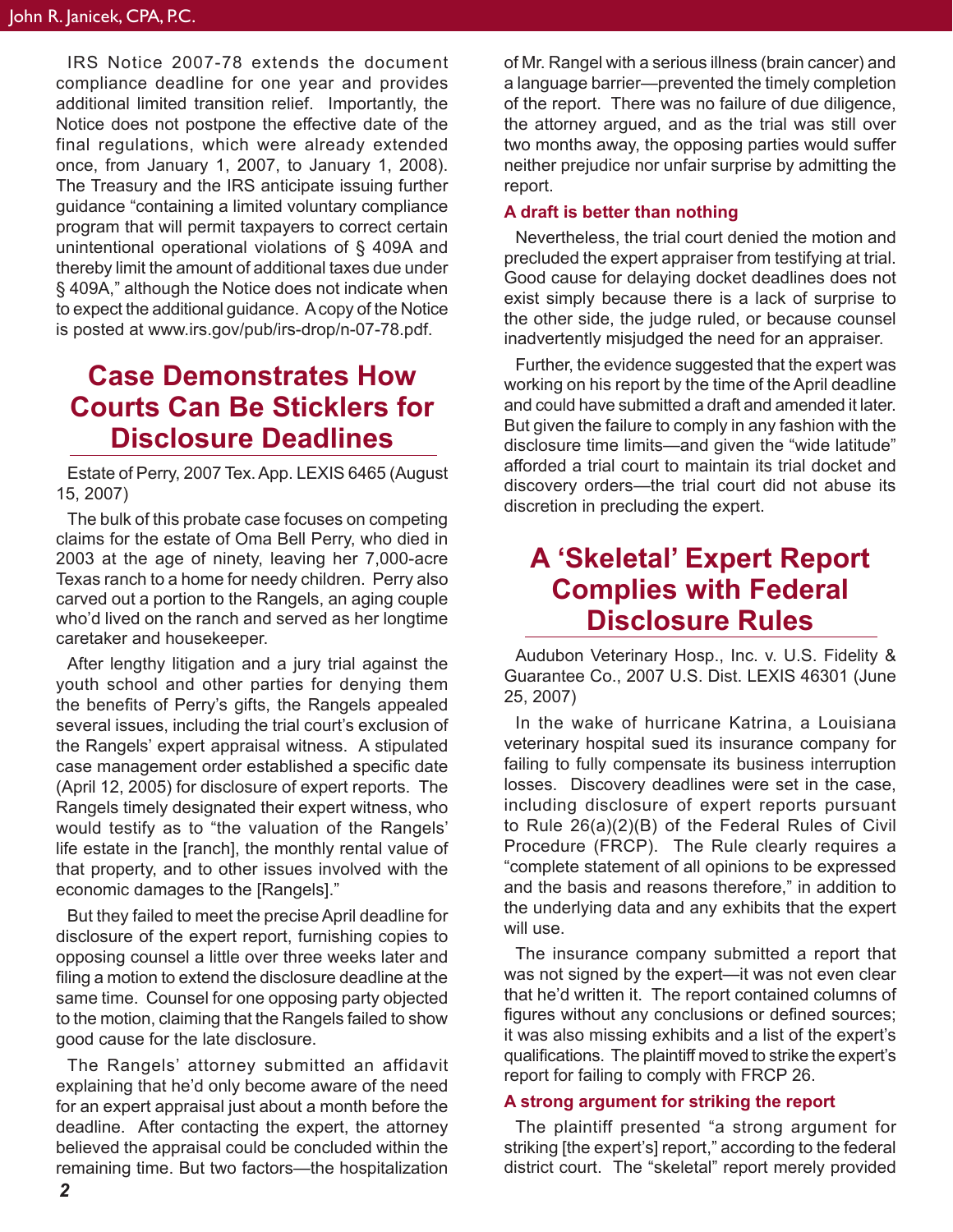notice that the insurance company intended to rely on its expert but otherwise failed to comply substantially with the federal rules.

However, "the Court must consider and weigh" many factors, including the insurance company's explanation, the prejudice to the plaintiffs of allowing the expert to testify, and the possibility that a continuance would "cure" the prejudice. But the expert's testimony was also "pivotal" to the insurance company's defense. The suit was "purely about the value of the plaintiff's business interruption insurance claim," for which the expert's report was "crucial."

After weighing these factors—and even though the insurance company provided no explanation—the Court declined to preclude the expert from providing evidence in the case. It gave the insurance company ten days to comply with FRCP 26 and ordered it to pay the costs of any deposition of the expert by the plaintiffs.

## **Court Decides Fate of 'Bad Facts' FLP in Divorce**

Moser v. Moser, 2007 Ohio App. LEXIS 3723 (August 10, 2007)

In 1996, a married couple decided to form a family limited partnership (FLP) for estate planning purposes. Seven years later, they filed for divorce. After the trial court awarded the husband the FLP assets, he appealed, arguing that they were nonmarital property. The wife claimed that the trial court properly placed the FLP in the marital estate. Who was correct?

#### **Inquiry is similar to estate tax cases**

The characterization of property as either marital or separate is a factual inquiry. The trial court made the following findings regarding the FLP:

- The parties failed to sign the subscription pages at the time of the December 31, 1996, execution of the FLP.
- The wife never signed letters purporting to gift her interest in the FLP to the couple's children; and she testified that she'd never seen the letters purporting to gift the husband's interests (which he did sign).
- Six gift tax returns, dated 2001, purported to memorialize transfers of FLP interests to the couple's children on December 31, 1996, and January 1, 1997, but although she signed these partnership returns, the wife was unaware of their contents.
- The wife testified that she never intended to relinquish her ownership interest in the FLP until her death.
- The couple's 2001 personal tax returns did not reveal a specific percentage of ownership in the FLP.
- A tax accountant testified that the 1996 and early 1997 transfers were not actually completed until April 1997.
- The husband operated the FLP assets as his own, freely transferring funds between its related entities; he also continued to list FLP assets on his personal financial statements and receive distributions from them.
- Some FLP assets were acquired and/or subsidized with marital funds.
- At trial, the wife's expert testified that the husband operated the FLP entities as "alter egos" without apparent regard to fiduciary restraints.
- Additional witnesses characterized the husband as a "benevolent dictator" with regard to FLP assets, exerting considerable control over their cash flow.

Given these "bad facts" involving the formation and operation of the FLP, the trial court determined that the couple did not make valid gifts of their FLP to their children. The appeals court confirmed its characterization of the assets as marital property and its inclusion in the marital estate.

# **Characterization of Professional Goodwill under Continued Scrutiny**

Hess v. Hess, 2007 Me. LEXIS 83 (July 5, 2007)

Currently, Maine is one of a handful of states that has yet to decide whether the goodwill of a professional practice constitutes marital property; and if so, whether there should be a further distinction between enterprise goodwill (marital) and personal or professional goodwill (nonmarital). The majority of U.S. jurisdictions (twenty-eight states) now make that distinction, while fifteen hold that both enterprise and personal goodwill are marital property. Four states preclude characterizing goodwill as property—and two, Alabama and Georgia, also have yet to decide.

### **Did Maine go with the rest of the nation?**

During the Hess divorce, the trial court reviewed valuations of the husband's investment business submitted by both parties' experts. After considering the different opinions, the court expressly found the approach, methodology, and factors used by the wife's expert more reliable in establishing the fair market